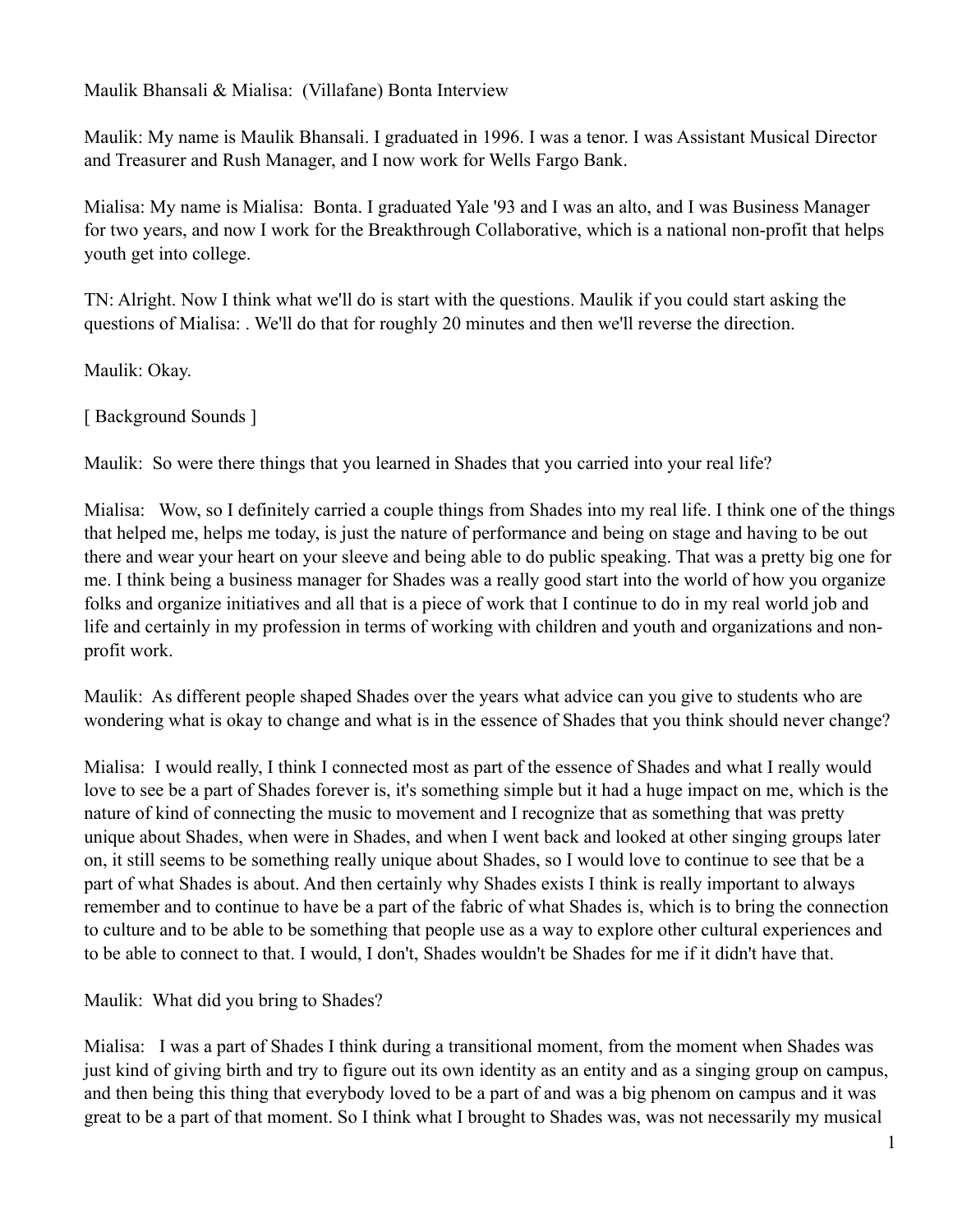talents. Interestingly enough I think I was the biggest fan of the group, and I loved to sing and it had a huge impact on me, but what I think I brought to Shades was that sense of how you kind of get a little bit more institutionalized, from organic to institutionalized, so that kind of business manager part and figuring out things like what kind of decisions we make about how to treat seniors or making our first album and doing the negotiation around that, those are all things that I thought I brought to Shades. And in a kind of a little deep pride say that I was the first Puerto Rican in Shades, and I remember having this conversation around what multi-culturalism was, so there was this kind of inherent like black versus white or black and while sense of multi-culturalism and kind of throwing in a different culture and what do you do with that and what does it really mean to be Shades in terms of the repertoire that we held, that kind of, I came to Shades with that in wanting to be able to answer that and help to answer that for the group.

TN: How do you think that was answered? [Laughter]

Mialisa: So I think the answer around what Shades means in terms of being a multi-cultural organization, I think for my personal answer is that we opened up conversations around race and culture beyond this is kind of African American music versus this is pop music or, and we did things like introduced different songs that were in Spanish into the group, and I remember introducing that kind of the Puerto Rican culture into Shades, so I think we kind of triangulated a little bit and decided to be multi-cultural and to explore what that meant in different ways. So I think we expanded that notion through the music of Shades.

Maulik: Do you remember any Shades catch phrases?

Mialisa: "Wrah Wrah" [Laughing] It was definitely said a lot, said a lot, [Wrah Wrah] which was mostly like oh you got [Wrah Wrah]. I remember that one. I remember Tonya saying it a lot as pitch. [Wrah Wrah] That didn't sound so good. I don't remember any others besides that one. I was trying to think a little bit. Do you remember any others?

Maulik: I do, I do. There was a lot of mess and mess was the word all the time. There was a lot of mess going around.

Mialisa: Yeah. Now I remember that one too, absolutely.

Maulik: Do you have, did you have any favorite songs or performances?

Mialisa: I have a couple of performances that really stand out for me. I think one was going to Milton Academy on our very first tour. We went to Milton Academy, which is Titi's school. You helped to arrange Titi, the tour and I remember it being a big deal A because we were traveling, right, and you know it was the eastern seaboard still but it was a big deal and it was our tour, and I remember singing in front of a bunch of kind of white faces interspersed with a couple of black and brown faces in there, and I think it was a standout performance for me because I'd gone to an independent school as well and so I kind of resonated with the experience that the kids were going through, and I remember singing Nkosi Sikelel' iAfrika with them and Amen, We Shall Overcome and all these really, really powerful songs and I remember having that feeling of oh my goodness I'm kind of helping these kids, those little interspersed black and brown kids in this experience in particular kind of see this group of people of color who are singing and who are coming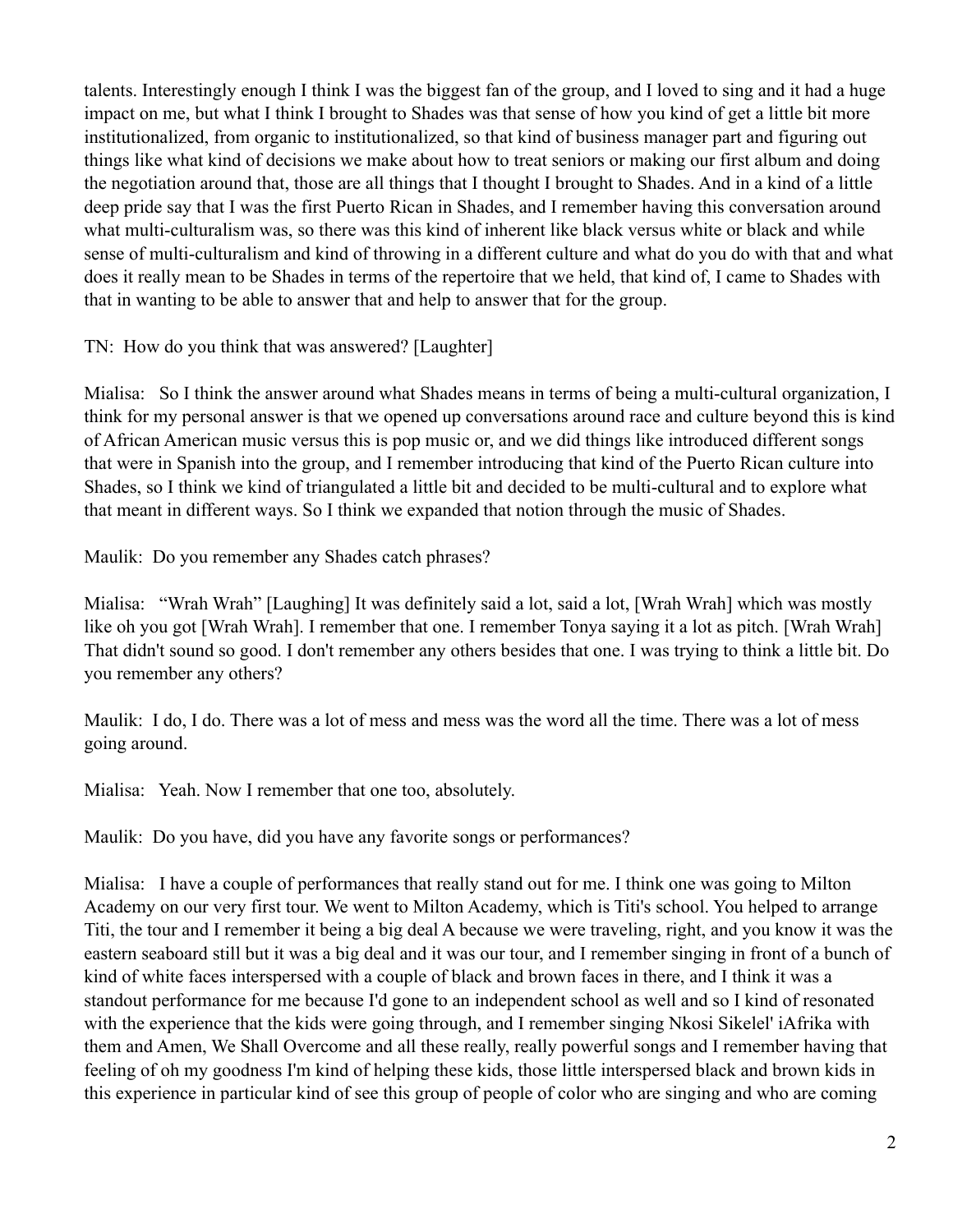from this place that they might not necessarily believe that they have a right to be at, and we're kind of coming back into that experience with them and sharing that. I remember that being really powerful for me.

Maulik: So, and what would you think was especially different about Shades compared to other groups?

Mialisa: Gosh so the first thing for me was just that it was the non-singing group singing group. It still had that reputation about it right, and I really liked that. So I remember saying to people even after I graduated from Yale, and they'd ask me you know did you do, you know, did you do that, did you do fraternity, sorority, I'd be like no way. Did you do, did you do singing groups because everybody kind of had a sense that a capella groups were, was kind of Yale's version of fraternities and sororities because of the whole rush process, and I remember thinking to myself that being a part of Shades felt different than it being a part of other singing groups because we were focused around something more than just making music together and focused around more than just socializing and it just felt like it had a lot more intentionality about it and that was the thing that stood out for me most around what made Shades different from other singing groups.

Maulik: When did you decide to rush Shades and why?

Mialisa: I decided to rush Shades my freshman year but didn't get the courage to actually rush Shades until my sophomore year. My freshman year I tried out for one other singing group and ultimately kind of like dropped out midway through the process. I remember my freshman year being like oh my goodness I really desperately want to be in Shades and if I don't make it into Shades during my freshman year when I'm trying to figure myself out, I'm going to be devastated so I'll wait. So I ended up rushing my sophomore year.

Maulik: Can you tell us how you began singing in Shades?

Mialisa: So I again didn't, I didn't have the courage to rush my freshman year and ended up rushing my sophomore year and I still remember the experience of having the big faces with, I guess we had those big sunglasses, kind of being handed the big sunglasses and having people sing [inaudible]. So I still remember that and I joined Shades and it was a great experience. For me I'd gone through my freshman year feeling like I had lost something because when I was in high school one of the last things I did was organize some of my senior class chorus members to sing at graduation. The piece we sang was James Taylor's Lonesome Road and I remember going through all of freshman year feeling super lost because I had cut out music from my life and I had cut out singing from my life. So it was really important for me to re-engage that aspect of singing again through Shades and, and for me it was just kind of like a joy to do those rehearsals a couple times a week and connect and the walk over to the Afro-Am House was, it was like always something memorable that I looked forward to, so I was super committed to it.

Maulik: What do you do in your spare time now?

Mialisa: I don't have spare time now so mostly I run around after three kids. I have a ten year old daughter, Rayna [assumed spelling] and a four year old daughter, Eliana [assumed spelling] and newborn son who's seven months old, Andres [assumed spelling] and our lives are incredibly full with just keeping them busy and happy and following Rayna around on soccer field, which is what she does, takes after her father, and I sit on a couple of non-profit boards. One that focuses on kind of brining progressive mindsets back to the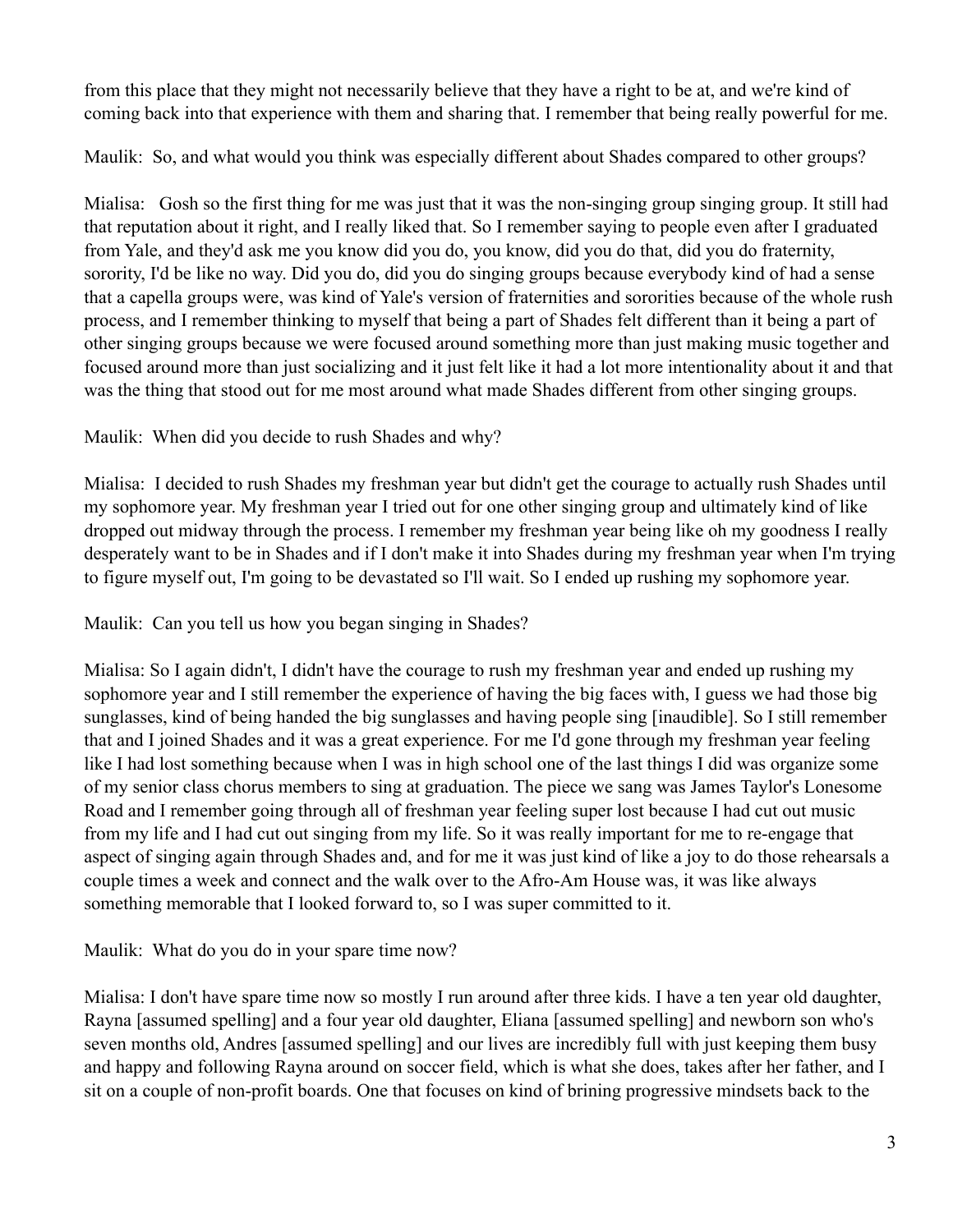American dialog and the others are local library, I sit on the board of that, and other than that just tired. [Laughing]

Maulik: Progressive mindsets. How, could you elaborate on that?

Mialisa: Sure.

Maulik: How do you do that? [Laughter]

Mialisa: It is easier now to do that than it was a few years ago but I sit on the board of the Campaign for Community Change, which is a national non-profit that really helps to do a lot of advocacy around how to bring progressive thinkers and progressive, progressive candidates into office and the organization focuses a lot of immigration reform and health reform and a bit on education as the primary [inaudible] of its work, so it tries to do a lot of advocacy around how to think about the way that we treat immigrants in this country and the way that we treat people who are in poverty.

Maulik: Can you talk a little bit about your career in working in the non-profit world?

Mialisa: Sure. I left Yale and for the most part I have been committed to doing non-profit work and made a decision while I was in school to really focus in on psychology and child development and youth development, so every job that I've had since then has really been focused on very explicitly on education as the pathway to change for me. I have a belief that it's the cornerstone of how we will really create equity in this country and so I just go through different, I've been in various jobs where that's been my focus but always in the non-profit sector.

Maulik: Does music still have a place in your life?

Mialisa: Music has a place in my life primarily through my children these days. We were talking a little bit about this. I don't sing. I think for like a couple years I did like karaoke and stuff like that but I never joined another singing group and probably don't actively or, I'd say, do music in an organized way, and right now I really just get to experience music and sharing that in knowing I wanted to be a part of what is a part of our children's lives through what they can do, and so that's been a joy for me but I still have those moments when you hear the right song and it hits you at that moment that kind of takes you away, and I rely on those moments a lot, the spirituality of that and connecting in that way.

Maulik: How do you like living in San Francisco or the Bay area?

Mialisa: The Bay area. How do I like, I like to live in the Bay area. I grew up in New York, I will always be a New Yoreakin and I will always miss New York terribly so, I've been in the Bay area for ten years and I can tell you it's a lot easier to, seems like it's a lot easier to raise kids and to kind of have a something to resemble a balanced life for, at least the opportunity to have a balanced life, but I miss New York.

TN: Maulik could you answer the question as well?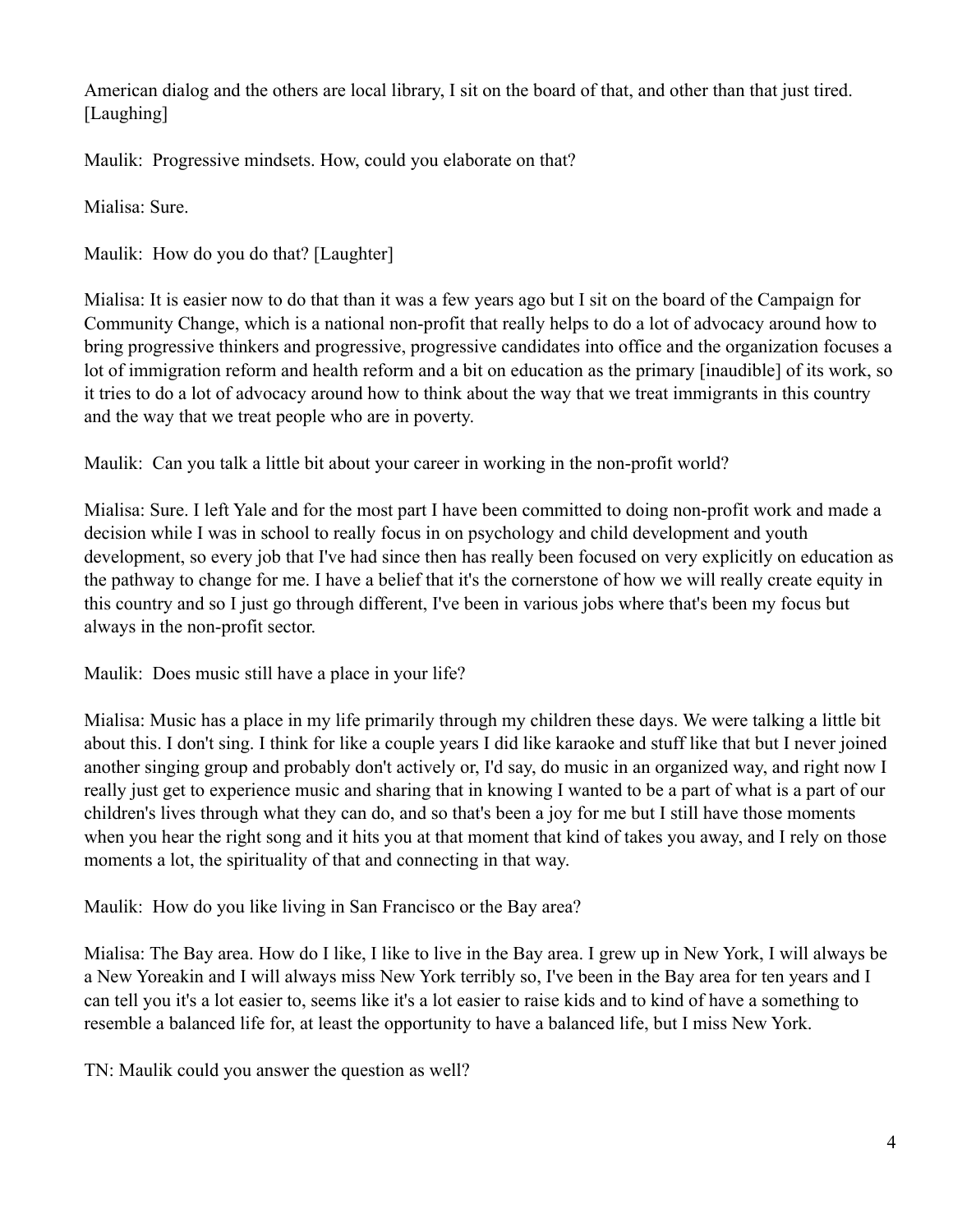Maulik: Well I'm also from the east coast. I grew up in New Jersey and I lived in New York City for a couple years. I don't think there's any place like the Bay area. Just the combination of it's just being a great city, great weather, great people. I think it's just got the perfect combination even though I miss the east coast too in some ways, I can't imagine finding another place that feels more suited to me than San Francisco.

>> That's great.

Maulik: What can you tell us about motherhood?

Mialisa: Motherhood and parenthood is probably the biggest challenge and funny experience that I could ever have in my life. I just get such a kick out of watching my crazy kid's minds and the way that they work and how they put things together and I think the part of motherhood that I enjoy most is seeing the worst and the best of you in different stages, because they certainly can adopt that, and for me and my kids kind of seeing them start to experience and explore their own culture and to see them to do that in many ways. Through music has been really powerful, a really powerful experience for me. I would love to be able to nurture that a lot more in them.

>> What do you love the most about your field?

Mialisa: I really would love to be able to-if I could kind of like do one thing in my life it would be to be able to allow people, particular people who are traditionally underprivileged or without resources to be able to have the opportunity to connect to their passion and to be able to have the ability to do that regardless of, of who they are, what their background is and where they come from, and so what I love most about my field and what I try to do in my work is to try to make sure that youth have the ability to, to demonstrate who they are and to kind of show up in the world with all of who they are and to have the ability to do that. So I really get a kick out of knowing that I'm contributing to things that help that happen through the educational system or through non-profit work and after school programs and summer programs or whatever it is.

TN: Can we change the directions of the questions for a little bit?

Mialisa: Yeah, absolutely. So Maulik, how did you, how did you come to Shades?

Maulik: Well I came to Yale as a sophomore, I was a transfer student and I had been singing in my freshman year at another university and I remember there's a big event where all the singing groups sing two songs each or something like that for the freshmen or people that are interested, and at that point I was just kind of there to enjoy the music, I never really thought I would get into a singing group, especially because I heard the ones at Yale were so good and there were so many great singers at Yale, and I just saw Shades singing and it was the most amazing thing I had heard by far, you know, especially on that night. I mean there was no other group, nothing else that compared to that at all and that's when I decided that maybe I should try out for this because whatever it was, I think it was We Shall Overcome Amen that was so powerful and it was so beautiful and even aside from the message the music was so amazing and the voices were so amazing that I felt like I wanted to be a part of that and that's how it started for me.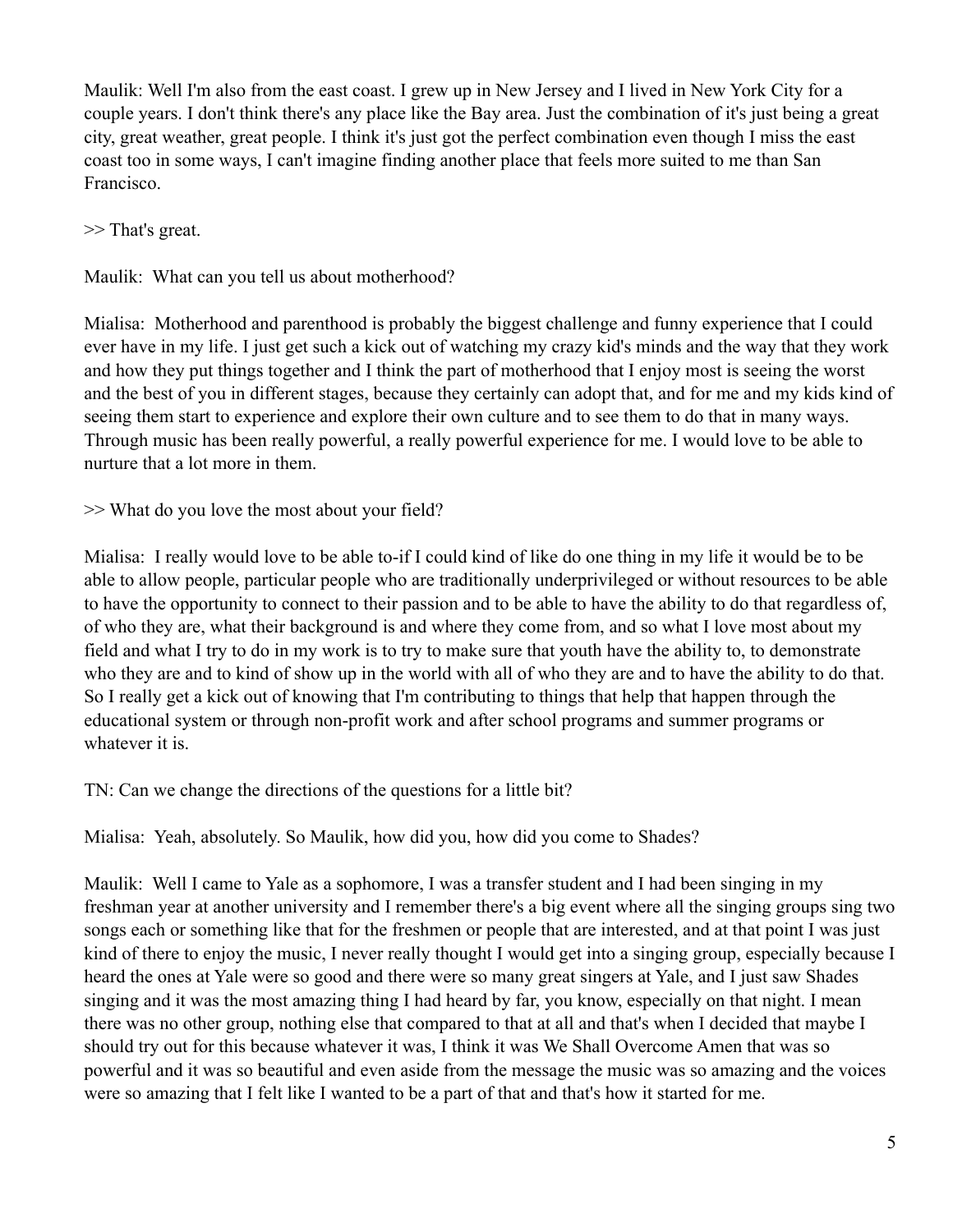>> And what do you think during your time here you brought to the group?

Maulik: I don't know. I guess I was the first Indian person in the group, I think, probably. I think I was a fairly even keeled member of the group. I don't think I was, I felt like I was a calming influence, I hope, personality wise when there was stressful times, things like that, I felt like I was somebody who kept people sane I hope. That was one of the things that I tried to do and I don't know, just a different perspective. I don't think I was ever, I was never the big soloist but I think I just, I think I just fit in in a way that I hope other people appreciated.

>> Well what do you think you kept with you of Shades as you went to your professional life or after college?

Maulik: I met people in Shades that I don't think I would have met any other way and I learned so much about people that today, even today, I mean since then I've never met other people like I did in Shades and before that I hadn't either. So I think that if I had never had that experience I wouldn't have understood the perspective, particularly, I mean I never had a lot of black friends and I don't know many black people now except for the people I met in Shades and I learned so much from, from having those friends and one of the things I've taken away is a lot of those people are still I consider really good friends of mine and just spending that much time with a group of people you can't help being very close to them and I think that's one of the things I've taken away as well. And then I think spending that much time with people is a challenge and I don't think I've ever been part of a team in the way that I was in Shades and that was a great learning experience just even traveling together and rehearsing together, making decisions together, disagreeing and compromising and all those things that I did in Shades to a degree that I probably hadn't done at any time before that.

>> A lesson in teamwork in Shades. What's one of your most memorable performances or moments or songs?

Maulik: My most memorable songs are the ones that I learned first because I remember still being shocked that I was in this group. I just thought it was the most amazing thing. I still couldn't believe that a week after I was tapped, and I remember when we started one of the first songs we learned was Wherever I Go and so that song still kind of still sends shivers down my spine because it reminds me of how excited I was at that time to be part of the group, and then of course I've always loved Amen, We Shall Overcome. Don't Go was always one of my favorites but that's probably because Sherry was singing it when I was in the group. Performance wise I always loved the Valentine's Day performances because I think they were free, if I remember correctly or I might be miss-remembering that, but it was just a really fun show where it was very low stress and the audience was great and everybody was just excited to be there at that time and it was just a fun, fun unique thing to do and it was a very Shades thing to do. I just remember those concerts always being really a lot of fun.

>> And packed right?

Maulik: Yes.

>> Like super packed like people hanging from the rafters.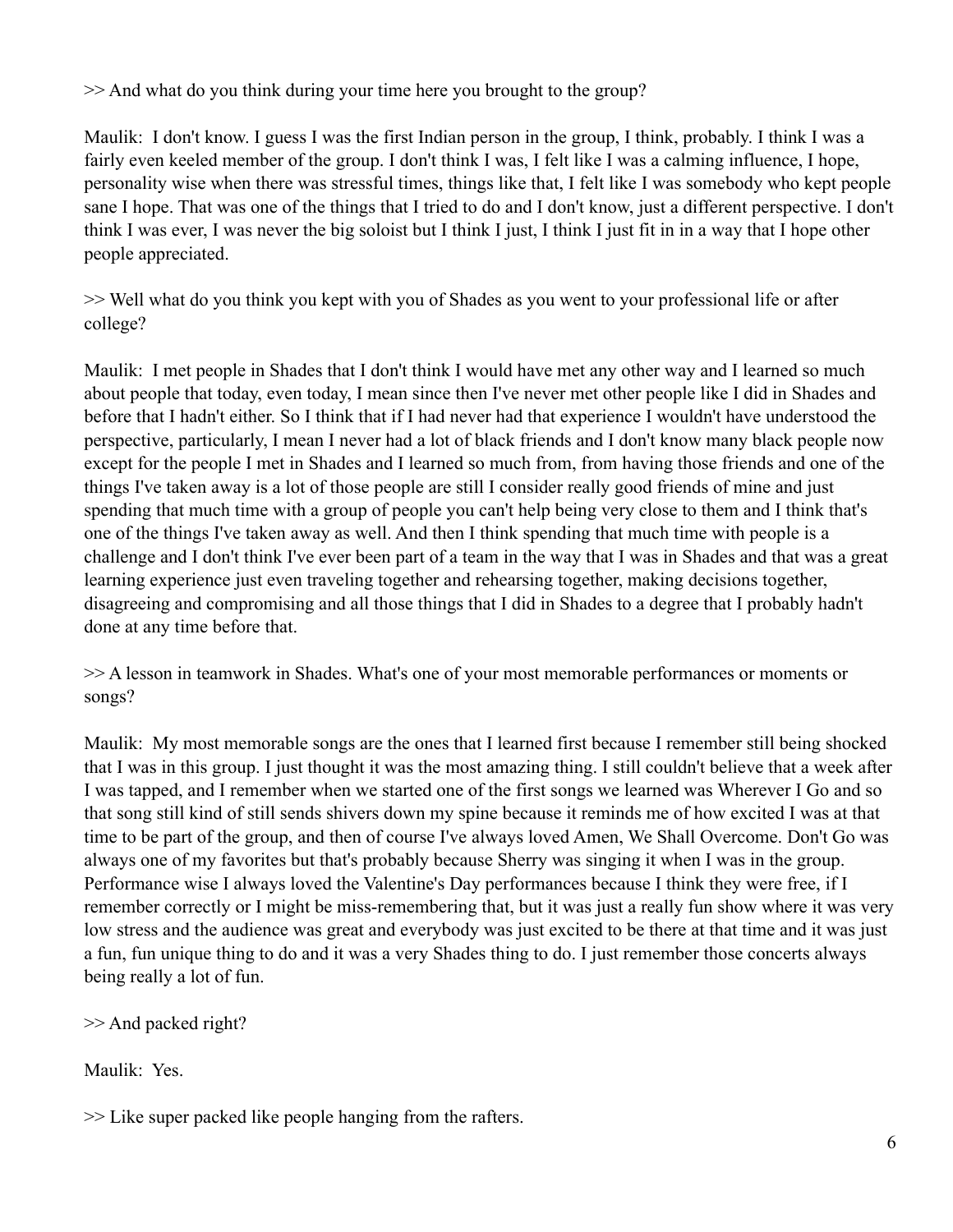>> Yes, definitely fire hazards.

>> Yeah absolutely. I remember the Valentine's Day performance kind being a little bit in completion with the Jams at the end of the year in terms of interest. So what do you do now Maulik?

Maulik: I work for Wells Fargo. I work in the investment management part so basically we invest money for large clients like pension funds and things like that, so I'm following the markets and that's been fun.

>> Great time to be doing that.

Maulik: Yes, yes.

>> And how is music in your life today?

Maulik: Well I sing in the shower. Like you, not in an organized way but it's always there. It's, I listen to a lot of music. I have a piano, which I don't play as much as I'd like to, but once in a while I get to play it and it's just something that I guess it's always in the background. There's always music around but yeah not in any organized way.

>> And if you were giving advice to somebody who was graduating from Shades or from college about the world that they're about to face and who they might become what would you tell them?

Maulik: I think when I was graduating I didn't have an appreciation for how many different types of things you can do, especially coming from Yale you have a lot of doors open to you that a lot of students at Yale were going into the same fields. You know, there was consulting and there was banking and there's medicine and law and I would encourage people to really, to broaden their scope of what they think is achievable and what, what careers are out there because there's so much that we don't learn about at a place like Yale. There's so many things that people do, like what you're doing in education, that you just don't know about and if you take the time to kind of explore and see what's out there there's so much more than probably what you're exposed to when you're at Yale.

>> Would you give them advice about how to keep music in their lives?

Maulik: I think definitely if you play an instrument don't stop.

>> You played for 12 years [multiple speakers]

Maulik: I know. Don't stop because it gets harder and harder to get back. I think singing is a little bit harder to do if you want to do it in an organized way you know you really need to make a commitment if you want to be part of something, but there's so many opportunities out there. I have a lot of friends that were singing in college and they still do things, they still sing in a casual way but in a way that's fulfilling to them. So there are so many ways to do it, different ways for different people.

>> Yeah. What else should we be talking about?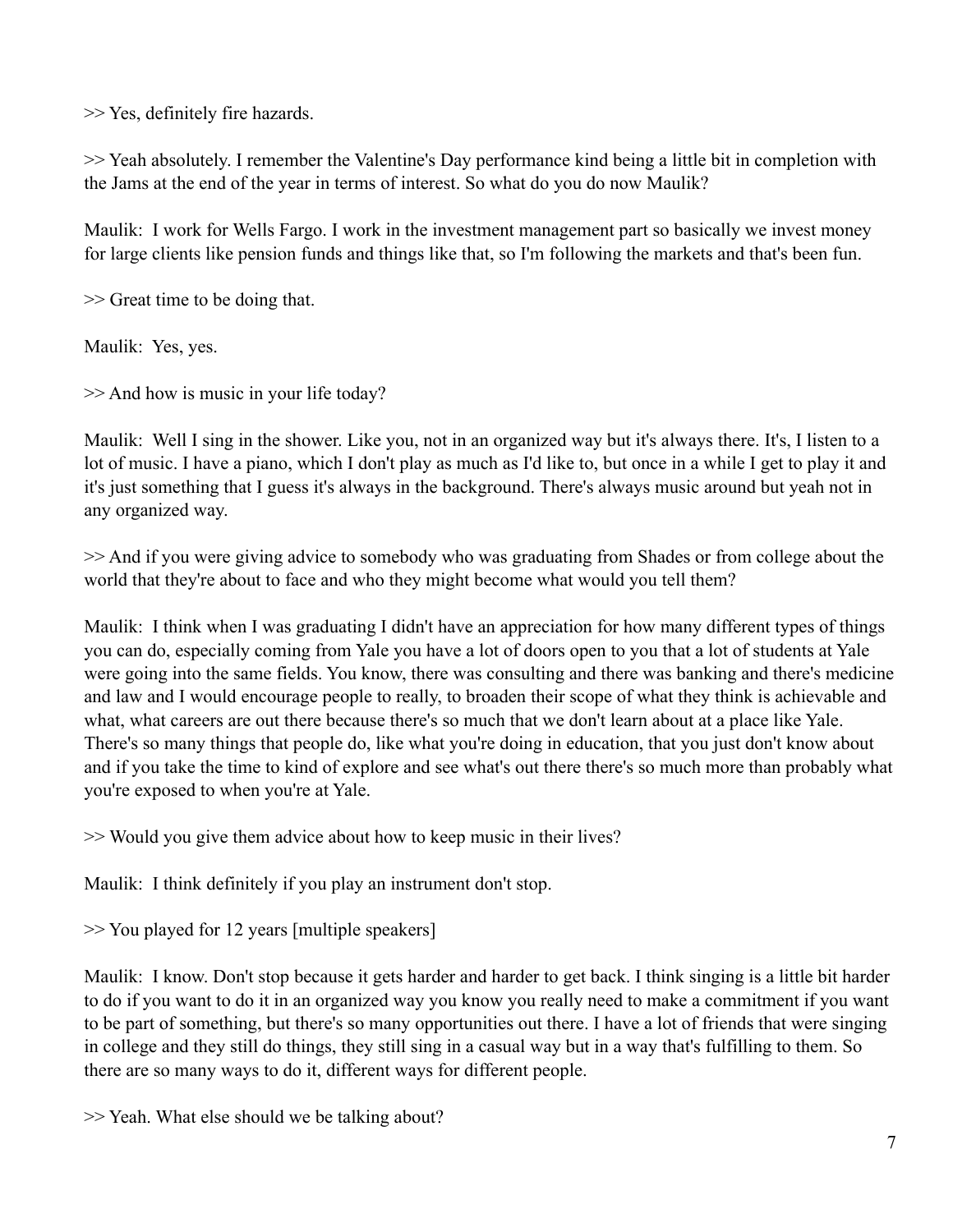>> Well we should talk a little bit about your career and how you came to it and what's your favorite part in it. We should ask the question about why is it, or if it's still important to sing We Shall Overcome and what kind of future would you dream of for Shades.

>> So Maulik what do you love about what you do?

Maulik: I do actually love what I do.

>> That's a good thing. [Laughter]

Maulik: It's sounds boring doing investments but the things that I love about it, one is I love numbers, I've always been a math person and I do a lot of quantitative work, which I enjoy, but what I really like about it is it's so different every day, you don't know what it's going to be like that day, and you never feel like you're doing the same thing over and over again and especially in the last year when we've had crisis after crisis after crisis. It's really actually really a fascinating thing to me because there's so much you can learn and it never gets boring and you feel like you're always growing professionally in what I do.

>> It's kind of like singing a Shade's song right, or a performance, it's always different every single time. Doesn't matter.

Maulik: That's right.

>> So if you were to think about We Shall Overcome, do you think that that's an important song for Shades to still be singing?

Maulik: Well first of all it was one of if not my favorite song that we ever sang, so just for the fact alone that I love the song and I thought it was so beautifully arranged and it just sounds great, for that fact alone I think we should sing it, we should continue to sing it just musically. I think that I don't know whether I think it's any more important to sing that song versus a lot of the other songs that Shades does going forward. I mean I would hope that it would be in virtually all the shows but I don't-when I was in the group I remember closing all our shows or being the second to last song that we always did and I don't feel like that maybe is necessary but I think just from virtue of it being such an amazing song that it should be done almost all the time if not all the time.

>> I certainly, I love We Shall Overcome. I have the, I literally had at the Shades 20th Anniversary I had like, a body memory because I was standing just so happened to be next to Jason Watt on one side and Anika Larson on the other and it just so happened that when we were in the [inaudible] I ended up next to those two people and I remember having We Shall Overcome be sung and literally having Jason Watt's voice rattle my chest, you know, like having his voice in my chest and I loved being able to experience that and I also had the experience of the transcendence of that song, I feel like every single time Shades sang that song it lifted up an entire room. There was that kind of, that moment of just you were not necessarily in the room that you were in but you were there singing that song as a group with the entire audience and it always, every single time we sang that song, it had that feeling for me, and so for that reason I think just the power of it is something that Shades should always have, We Shall Overcome as a song. But I also think it kind of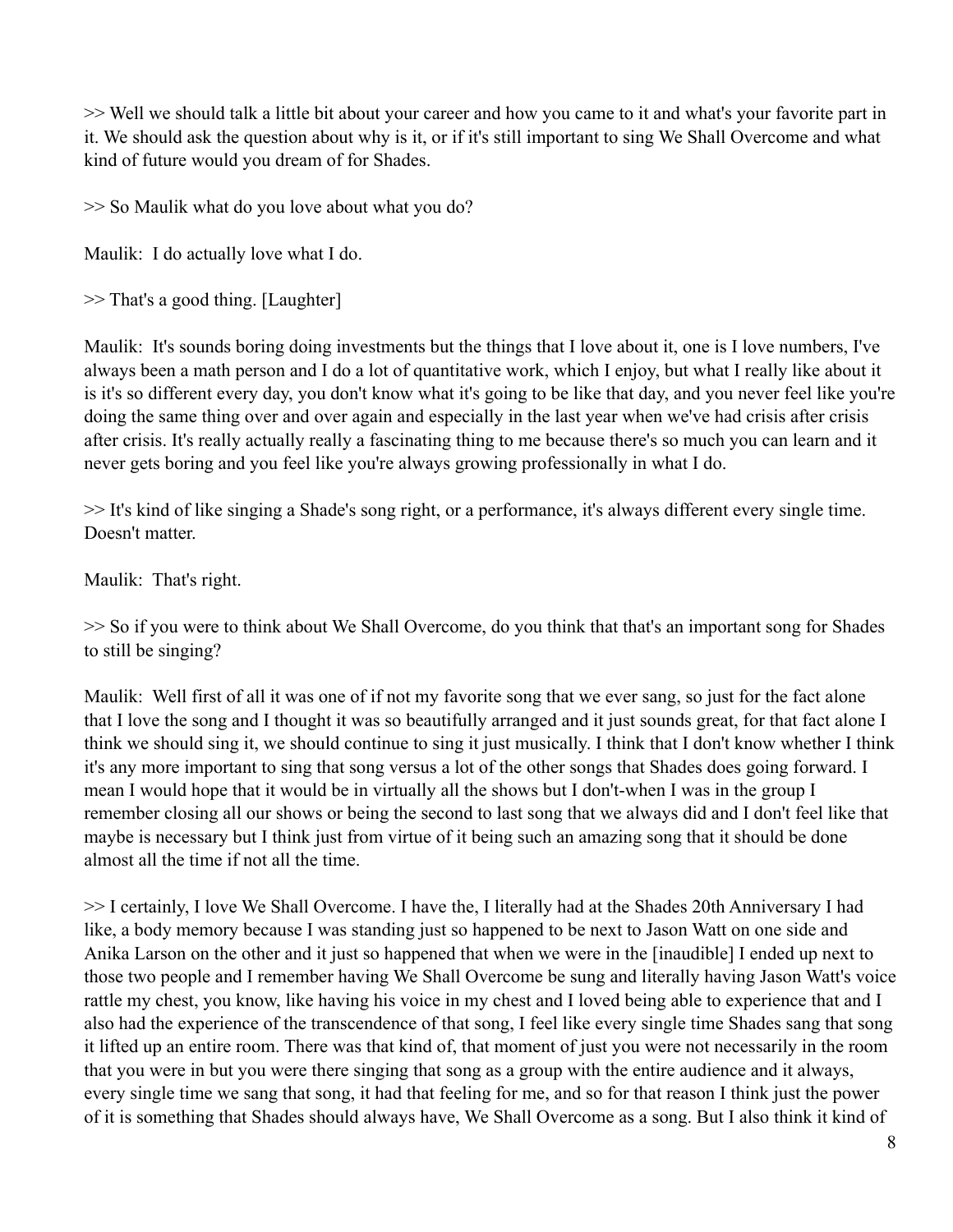raises the question, you know, have we overcome enough to be able to feel like we're not harkening back to that song from a Civil Rights perspective. And for me there's always going to be something in either in this country or from an international perspective where a song like We Shall Overcome is going to be necessary. It's going to be, unfortunately it's going to be something that we need to be reminded of either in a political realm or a cultural realm but even in kind of from a personal space. You could hear that song and connect to it because you're going through something that you know that you need the assurance of that you can overcome it. So you know I say keep We Shall Overcome forever.

>> And the last one, or I think this will be the last one, what kind of future would you dream for the Shades alumni body or Shades the current group?

>> So Maulik what kind of future would you, would you imagine for Shades? What would be your wishes and hopes?

Maulik: Well like I said definitely the people in Shades were some of the closest relationships that I made at Yale and so it would be great for Shades as an institution or as an alumni group to help us kind of preserve those connections, because my experience at Yale was 50 percent if not more Shades. That was such a big part of my years there and I would love to have, I'm not sure in what form, in what way it would be, but a way for us to remain connected to each other, even if it's in a minor way but I think, and I think Shades has the ability now, now that we have a larger alumni base and older that there's a lot that the current group could tap into as well from the existing alumni as that grows. So I definitely hope that in some way Shades grows as an alumni group, that it maintains really strong ties where if when I'm 60 years old I meet somebody who's 30 that was in Shades that we feel a really special connection and a special bond that we wouldn't with anybody else from college. So I definitely envision, I hope that that's the future of Shades as an institution especially for the alumni.

>> I would agree. I think it's really critical for the alumni to be a resource to the Shades students at any particular time. I think it's incredibly critical that, you know, it is a very unique experience held by a very few set of people relatively speaking and I would love to see that connection be stronger and I would love to see the connection be stronger around the thing that brought us all together or the common experience of singing music and performing music that connected to cultural experience and to exploration and to figure out some way to be able to have hints of that experience beyond the time that you're at Yale. And I also think that Shades and the Shades alumni group should be able to help other people, whether it's you know purely from my perspective, other youth or youth who are in that experience be able to connect to what it means like to be in an institution of great privilege and still be able to find your identity and to find a way to be there. I would love to see the institution take that on as something that it helps to promote out there in the world.

>> That's great, thank you. Maulik can I ask you what time it is?

Maulik: It's about 8:30.

TN: 8:30, okay we are good. I'm going to take a couple of photographs of you now.

>> Okay. And I was in the group, which was you know like 20 years ago [laughing] and then they got to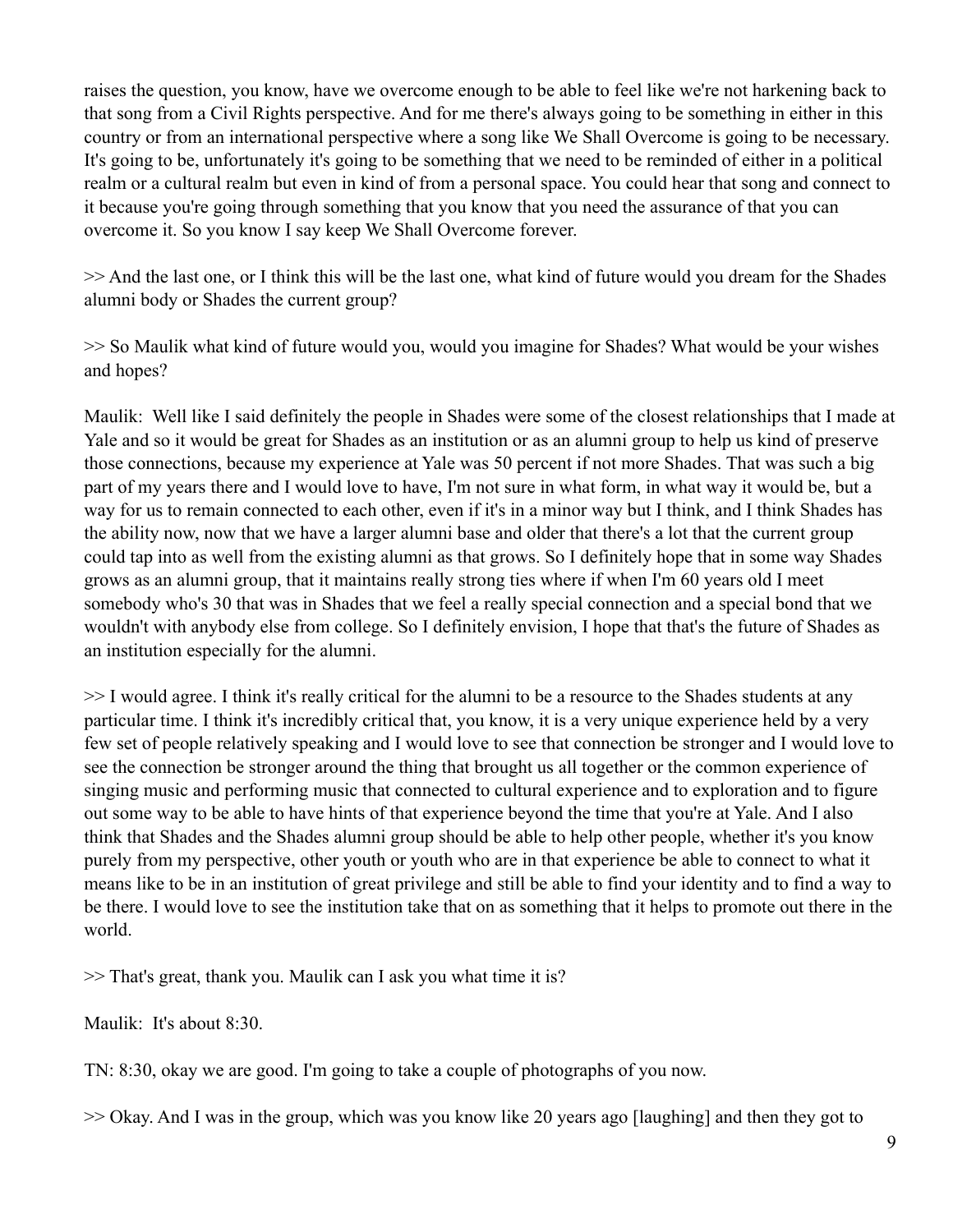>> What songs did they do where you felt that way?

>> Where I felt that way, I don't know what the first, the first few songs were. Oh, so like [inaudible] is absolutely, you know, absolutely the same, We Shall Overcome, absolutely the same. I thought it was really, the other Sweet Honey and the Rock song that is a song that everyone said is like the signature song that I didn't know.

>> Wanting Memories.

>> Yeah, Wanting Memories that wasn't a part of-they're like let's sing Wanting Memories, like I didn't do that song but I fell in love with the song.

>> I arranged that song actually unless they've changed it since then.

>> Thank you. It's beautiful.

>> I'm so glad you mentioned that.

>> It's not hard to arrange a Sweet Honey and the Rock song.

>> But thank you for brining, helping to be a part of those because I love that song now. But one of the songs that I was, just I saw the first stance of More Than A Paycheck and I was like oh my goodness how is it possible that it's exactly the same before they started to sing and the move and the movements were just so incredibly different than what we had done. I was like how did that happen? It was an interesting experience for me. Because the way that we used to sing More Than A Paycheck it was like it was and moved More Than A Paycheck it was kind of like element and they over time the song had been translated into kind of this mechanical, mechanical kind of like, like this is what work is all about and I was like wow, that's deep that that happened but I was really kind of taken aback by it.

>> I noticed that too. I thought to myself wow, it's really mechanical. That's exactly the word that came to me and I said to myself wow, we've got to bring the humanity back to this because the point is that this industry, industrialization is being put upon these people and there's a [inaudible] so and that I remember being a part of our old choreography, whereas this time it was very mechanical and I [multiple speakers] That's interesting. I wonder if they were interpreting it, how they were interpreting the song.

>> Yeah, and then the other one that I, you know, that I was really taken aback by was Sister Baby, which you wrote and promised to sing to me Tee Tee and so I was a part, like I was a part of the year where Tee Tee wrote the song and introduced it to the group and I fell in love with that song and Tee Tee sang it and.

>> Oh we never did that song.

>> And then after Tee Tee sang it I think Sherry sang it and it was just this kind of like rich, soulful, like soulful like it's just a song about a girl singing to her girl about all the things that you know make life hard and it's going to be okay and it was lushes, like it was just a very lushes song and it had a very different feel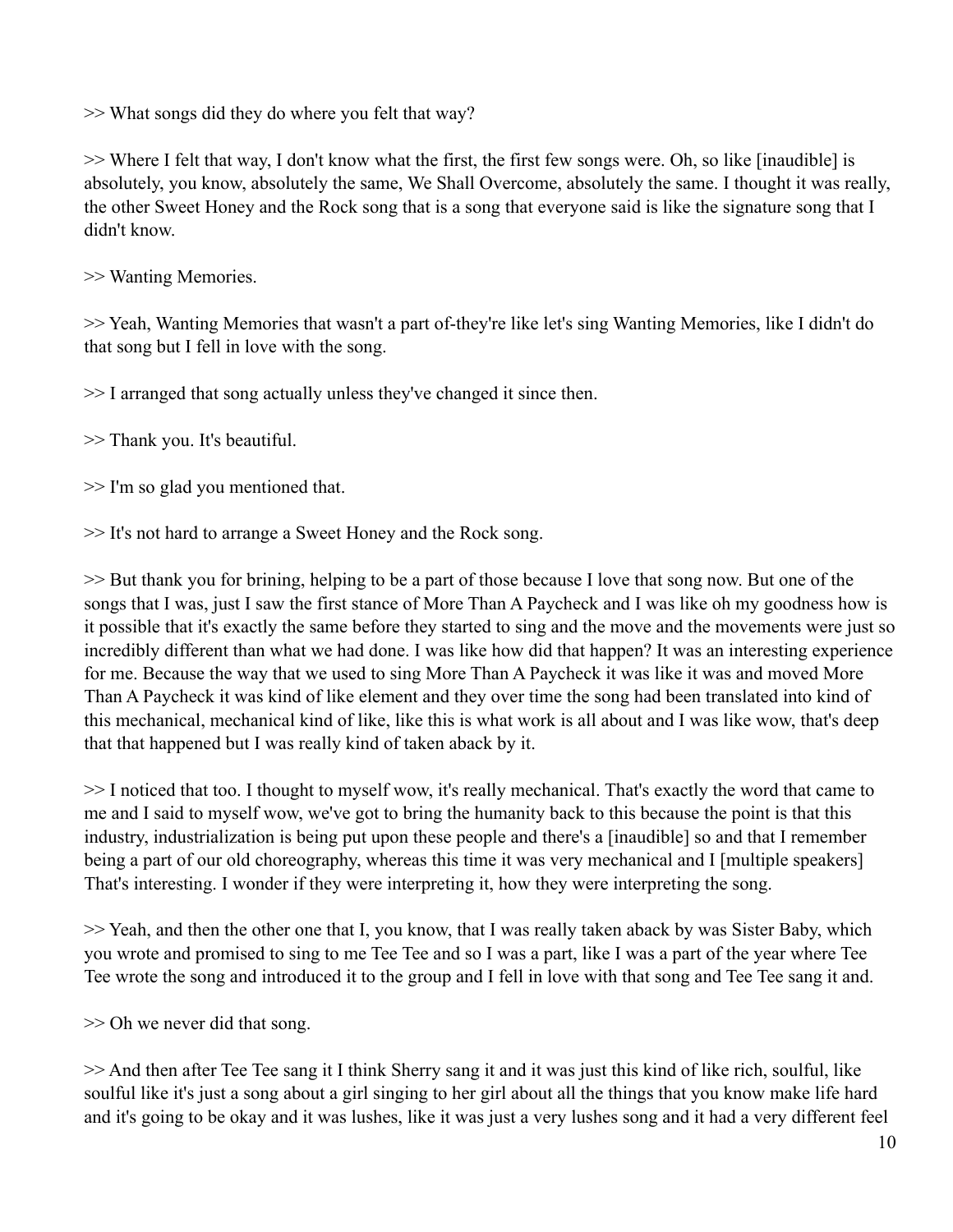for me when it was performed again. It was much more kind of classical for me. And I heard that song and I was like, where's the soul in that song? I was like I want the soul back in Sister Baby. [Laughter] [Multiple speakers] But so, but it's so, it's amazing to kind of hear how things evolve over time and what becomes of the various translations that groups have over them and certainly I was only getting like a snapshot of it and maybe like in five years' time things will morph again, but it was an interesting experience.

>> Do they still do Sweet Joelle? That's your song right?

>> Yes I did write that. I don't know if they still do it in the group. They didn't do it at the performance [multiple speakers]

>> Oh I remember that song. That was another one of those songs that I hope and I'm not just saying this because you're standing there, I hope that Shades does more of those kinds of songs because I just remember that song being an audience favorite and it was such a, and obviously nobody had ever heard that song before until they'd come to a Shades concert, and it was so, it was so identified with Shades and people would be really excited to hear it and it was just, it was one of those things that makes Shades special and I hope that there's more songs like that, you know, not necessarily written by members of the group but more unique, special songs that kind of characterize the group and become signature songs.

>> I hope so too, right, yeah.

>> I wonder, I think that's one of the things that felt to me during the time that was an identifier of Shades, right, that it was, it actually brought new songs into the world right, so when you're kind of in your college experience and you're trying to figure out who you are and going through identity and all those things that you do, that in the middle of that there's like creativity actually happening and we were a part of bringing that into the world.

>> And we have, well Shades as an opportunity to reach, I mean, to have people hear things that they're not going to hear anywhere else. You know these are Yale students, they're from all different places, all different backgrounds but they're all Yale students and they, they come to Shades concerts and hopefully are getting something that they wouldn't get anywhere else, and they're being exposed to something that they wouldn't anywhere else. So hopefully they're still getting that.

>> Yeah.

>> Yeah, like I hope that the creative, you mentioned the creative part, that is, that for me was just such a special time because I felt so free and I felt so challenged, you know, and, and just to be able to put stuff out into the world even though that world was the campus and you know that same group scene, it was a really powerful thing. It really changed my life and I'm like, I'm so thankful for that time and I hope that people still feel like they can create on that level, you know, but when you have a lot of popular music it's a different, it's not the same you know, it's not the same experience. That's [inaudible]. [Laughter]

>> And quite honestly it's like you, like if you just think about, I think about the kind of music my girls listen to, oh my gosh. It's really just bad [inaudible] [laughter]. It's like canned and anyone can sing it and it's just like so incredibly over produced that there's no real voice in it anymore, and I love the fact that